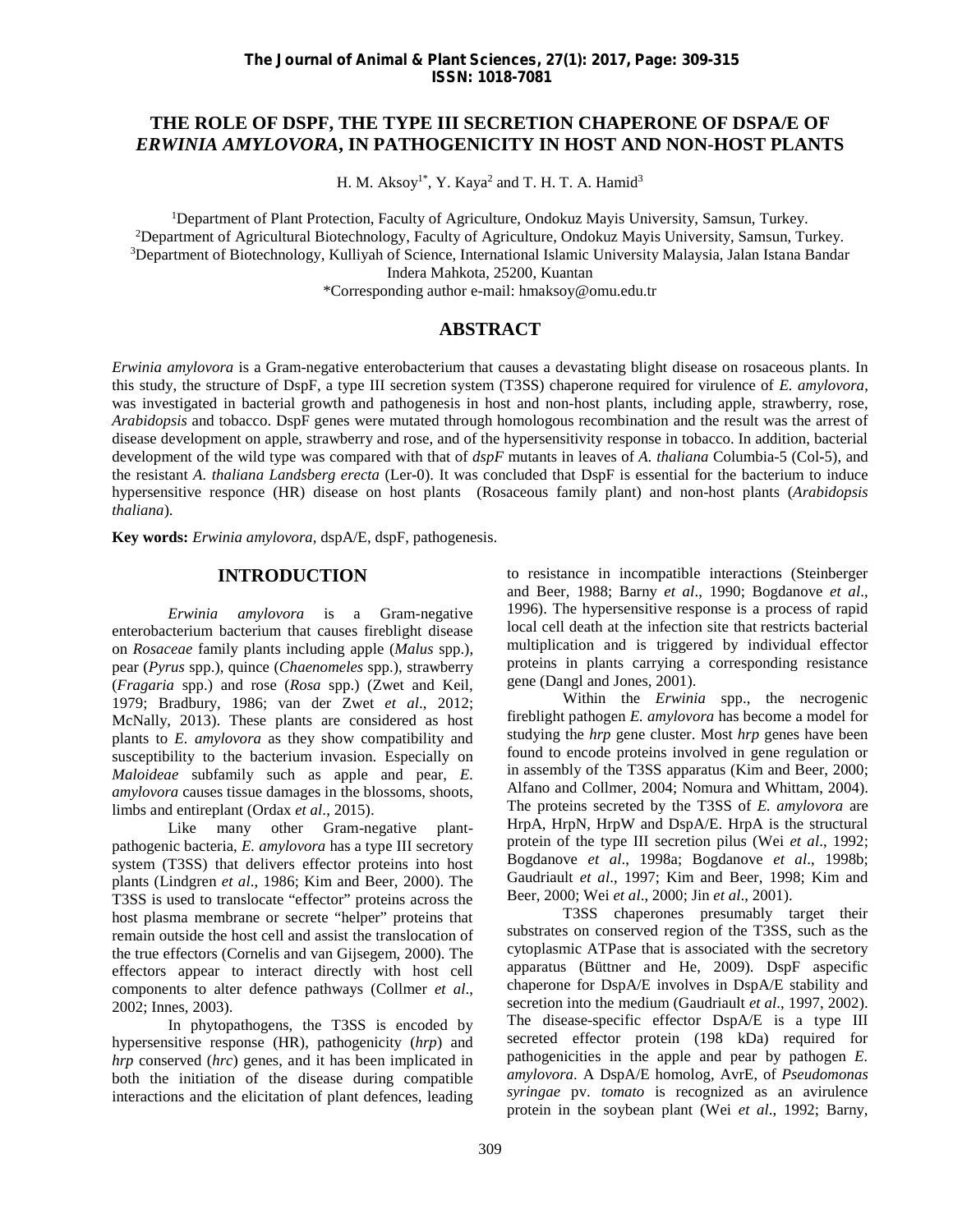1995; Lorang and Keen, 1995; Bogdanove *et al*., 1998a, 1998b).

In the current study, we investigated the activity of the *dspA/E* gene and its chaperone DspF as a pathogenicity factor of *E. amylovora* and how the *dspA/E* and *dspF* gene knockout affects the disease processes in host plants (apple, strawberry, rose, and tobacco and non host plants (*Arabidopsis thaliana*).

# **MATERIALS AND METHODS**

**Bacterial strains and culture properties** The research was conducted in the laboratories of the institute of Warwick Horticultural Research International, University of Warwick, UK during june, 2009 to july 2010**.** Wild type strain G83 of*E. amylovora* from our collection was used in this experiment. The wild strain was grown on nutrient glucose agar (NGA) at 26-28 ºC. Mutant's *dspA/E* and *dspF* obtained from the wild type strain of *E. amylovora* were grown on NGA with kanamycin (Km) at 28ºC (Ashmawy *et. al.*, 2015). The *Escherichia coli* (Bioline/Bio-85038) used for cloning consisted of electroSHOX competent cells (Bioline). Competent cells of *E. coli* were grown in Luria-Bertani (LB) medium at 37°C.

**PCR amplification:** Purified DNA template was analyzed by touch-down PCR targeting the *dspA/E* and *DspF* genes of *E. amylovora*. Primers amplifying fragment of *dspA/E* and *dspF* genes were designed using the Primer3 program (version 0.4.0), and their sequences were checked for specificity in the GenBank database using BLAST (*http://blast.ncbi.nlm.nih.gov*). All primers used are listed in Table 1.

PCR amplifications were carried out in a 100 μl reaction mixtures containing 100 ng genomic DNA; 5  $\mu$ <br>of 10-fold-concentrated buffer, 0.2  $\mu$ M each primer, 0.25 **Pathogenicity** of 10-fold-concentrated buffer, 0.2 μM each primer, 0.25  $mM$  uM each deoxynucleoside triphosphate, and  $2.5$  U of *Taq* polymerase (Invitrogen). The assays were performed in a programmable heat block (model  $MvCvcler^{TM}$ thermal cycler, BioRad, USA). Thermal cycling consisted of preliminary denaturation for 4 min at 95°C. And then 10 cycles using a touch-down strategy (an initial cycle of 94 ºC for 30 sec, 65ºC for 30 sec, 72ºC for 2 min, then lowering the annealing temperature for each cycle by 1ºC during the following 9 cycles), followed by 25 cycles at 95ºC for 30 sec, 56ºC for 30 sec and 72ºC for 2 min. Five microliters of the reaction product was mixed with  $1 \mu$  of loading buffer (60% glycerol, 0.25% bromphenol blue, 0.25% xylene cyanol), and then the mixture was run on a 1,5% horizontal agarose gel (containing ethidium bromide at 1  $\mu$ g/ml) at 100 V for 50 min in 50 mM Trisborate-EDTA buffer (pH 8.0). The bands were visualized with a UV transilluminator and photographed with a charge-coupled-device camera.

**Cloning and gene knockout of** *dspA/E* **and** *dspF***:** The purified PCR fragments of the wild type *E. amylovora* containing *dspA/E* and *dspF*, were cloned into a vector pCR®4 unit using a TOPO TA Cloning®Kit (Invitrogen), and was transformed into electroSHOX competent *Escherichia coli* cells (Bioline) by following the manufacturer's instructions. The plasmid containing *dspA/E* and *dspF* were isolated by using a plasmid DNA with a midiprep kit (Qiagen). The presence of the *dspA/E* and *dspF* genes was confirmed by running in 1.5% w/v ultrapure<sup>TM</sup> agarose gel. Sequencing of the purified plasmids was done in automated DNASTAR software (Madison, WI, U.S.A.). The purified pCR4-TOPO vector/*dspA/E* and pCR4-TOPO vector/*dspF* plasmids were prepared from transformed *E. coli* strains by method stated by Sambrook *et al.* (1989). The purified pCR4- TOPO vector/*dspA/E* and pCR4-TOPO vector/*dspF* plasmid was digested with excess *Eco*RV to perform deletion of *dspA/E* and *dspF genes*. The effectiveness of the digestion procedure was monitored with gel electrophoresis. Then, digested pCR4-TOPO vector/*dspA/E* and pCR4-TOPO vector/*dspF* plasmids were transfomed into competent *E. amylovora* and electroporated with a Bio-Rad<sup>TM</sup> Micro Pulser unit. Transformation of digested pCR4-TOPO vector/*dspA/E* and pCR4-TOPO vector/*dspF* were assayed by using competent *E. amylovora* cells prepared with the following procedure; 2 μl of digested pCR4-TOPO vector/*dspA/E* and pCR4-TOPO vector/*dspF* were mixed with 25 μl of competent *E. amylovora*. Transformation was completed by using standard procedures (Bauer, 1990) and the cells were streaked onto NGA supplemented with kanamycin in order to observe the transformed colonies (kanamycin resistance,  $Km^{r}$ ).

tests: Pathogenicity assays were performed with the wild type strain G83*,* mutant *dspA/E* and *dspF* strains of *E. amylovora* on host and non-host plants. The wild type G83 strain of *E. amylovora* was grown on NGA, and the *dspA/E* and *dspF* mutant strains of *E. amylovora* were grown on NGA with added kanamycin (Km) at  $28^{\circ}$ C. The isolates were then suspended in steril distilled water at  $10^7$  cfu ml<sup>-1</sup> (OD<sub>600</sub> = 0.05). Sterile distilled water was used as a negative control on plant leaves. Bacterial suspensions were injected with a 1-ml syringe without needle into leaves through stomatal pores on the abaxial surface. In this assay, wild type G83, *dspA/E* and *dspF* mutant strains of *E. amylovora* were inoculated on leaves of apple, strawberry and rose cultivars for pathogenicity testing and inoculated on leaves of *Nicotiana benthamiana*, *Arabidopsis thaliana* Columbia-5 (Col**-**5, resistant variety), *Landsberg erecta* (Ler**-**0, sensitive variety) to elicit and test for HR.Following this, bacterial colonies were counted for the presence of wild type mutants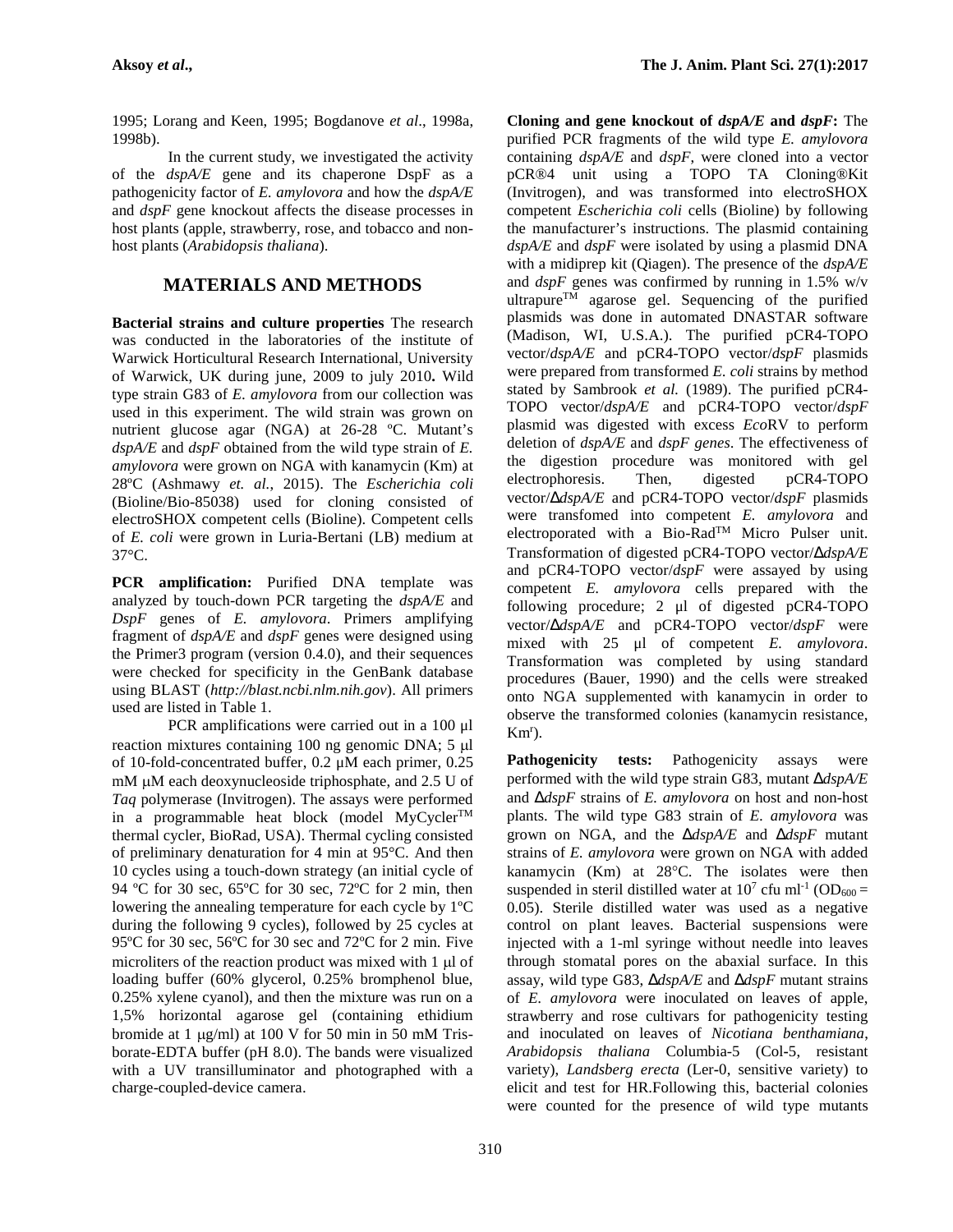strains of *E. amylovora* at 0, 24, 48 and 72 h after inoculation in leaves of *N. benthamiana,* Col**-**5 and Ler**-**0 to determine the role of the *dspA/E* gene and its chaperone *dspF* in pathogenicity. For counting of bacterial colonies, infected *N. benthamiana,* Col**-**5 and Ler**-**0 leaves were harvested using a cork-borer (10 mm diameter). Leaf disks were washed with sterile distilled water and each leaf disk was placed into the microfuge tube  $(2 \text{ ml})$  with steril with sterile distilled water  $(100 \text{ ul})$ and samples were macerated with plastic pestles. Samples were then serially diluted with sterile distilled water and plated on NGA and NGA with Km at 28°C. The Colony Forming Units (CFU) per unit area of tissue  $(cm<sup>2</sup>)$  was counted three days after inoculation on NGA and NGA with Km at  $28^{\circ}$ C. The experimental design in the plant pathogenicity tests consisted of three replicates of four plants per treatment. The pathogenicity assays were performed twice.

**Statistical analysis:** Logarithmic transformation of CFU was used to normalize the data distribution. All data were analyzed using the Two-way ANOVA procedure of the SPSS 15.0 statistical software package (SPSS Inc., Cary, NC, USA). Means were separated by using Tukey's multiple comparison test and significances were evaluated at P 0.05 for all tests.

### **RESULTS**

.**Gene knockout of** *dspE* **and** *dspF***:** Amplification of *dspA/E* and *dspF* regions of *E. amylovora* by PCR method had successfully produced a single-band product. The purified PCR fragments of the wild type *E. amylovora* containing *dspA/E*, was successfully cloned in a vector pCR®4 unit and transformed into electroSHOX competent *Escherichia coli* cells. The presence of the *dspA/E* and *dspF* genes inserts was confirmed by separation on agarose gel and also by restriction digestion. Plasmid with the *DspA/E* and *DspF* regions subjected to EcoRV digestions were analysed and sequenced. The sequences of the mutant *dspA/E* and *dspF* strains of *E. amylovora* were compared with that of the wild type. Samples of undigested and digested plasmids were separated by electrophoresis and the restriction of the large plasmids present in the wild type of *E. amylovora* showed a band profile different from that of *dspA/E* and *dspF* strains *E. amylovora*. The analysis of the plasmid contents of mutant *dspA/E* and *dspF* strains *E. amylovora* transformed with the TOPO vector

showed that the mutant strains were maintained after repeated culturing on NGA supplemented with Km.

Pathogenicity: The apple, strawberry and rose leaves were inoculated with wild type G83, mutant *UdspA/E* and *dspF* strains of *E. amylovora* for pathogenicity testing. No symptoms were observed on apple (Figure 1A), strawberry (Figure 1B) and rose (Figure 1C) leaves when they were inoculated with mutant *dspA/E* and *dspF* strains of *E. amylovora*. In contrast, wild type G83 stran of *E. amylovora* caused necrosis on the apple (Figure 1A), strawberry (Figure 1B), and rose leaves (Figure 1C). The necrotic spots on apple, strawberry and rose leaves developed in the infiltrated area after three days incubation at 20 $\degree$ C and 70% relative humidity. These spots gradually increased in size until seven days after inoculation. Sterile distilled water used as a control on the apple, strawberry and rose leaves did not cause any necrotic symptoms.

In order to elicit HR, the wild type G83, mutant *dspA/E* and *dspF* strains of *E. amylovora* were inoculated on tobacco leaves of two varieties that ie; resistant variety Col-5 and sensitive variety Ler-0.. For wild type G83 of *E. amylovora*, HR elicitation was observed in tobacco (Figure 2A) and Col-5 leaves (Figure 2B) and it caused necrosis on the leaves of Ler-0 (Figure 2B) after three days at 20  $^{\circ}$ C and 70% relative humidity. In contrast, no symptoms were observed on Col-5 and Ler-0 tobacco leaves inoculated with mutant *dspA/E* and *dspF* strains of *E. amylovora*.

**Bacterial density:** The growth of wild type G83, mutant *dspA/E* and *dspF* strains of *E. amylovora* after inoculation on leaves were also analysed. Refering to data on Table 2 and also on Figure 3, there was a significant growth difference observed between wild and the *E. amylovora* mutant strains (P<0.05). As shown on Figure 3, in Ler-0 leaves, at 24 h after inoculation, the growth of the wild type G83 was at  $1.0 \times 10^{6.41}$  CFU/ml and this was higher than that of either mutant strains; 1.0 x 105.93 CFU/ml for  $U$ *dspA/E* strain and 1.0 x 10<sup>6.37</sup> CFU/ml for *dspF* strain. Although the growth of wild type G83 was higher than that of *dspA/E* and *dspF* mutant strains in the leaves of Ler-0, the growth of the wild type strain was however depleted in the resistant leaves Col 5. Since the plant immune system was not stimulated by the effectors of the mutant strains, the mutant *dspA/E* and *dspF* strains grew well in both Col-5 and Ler-0 tobacco leaves.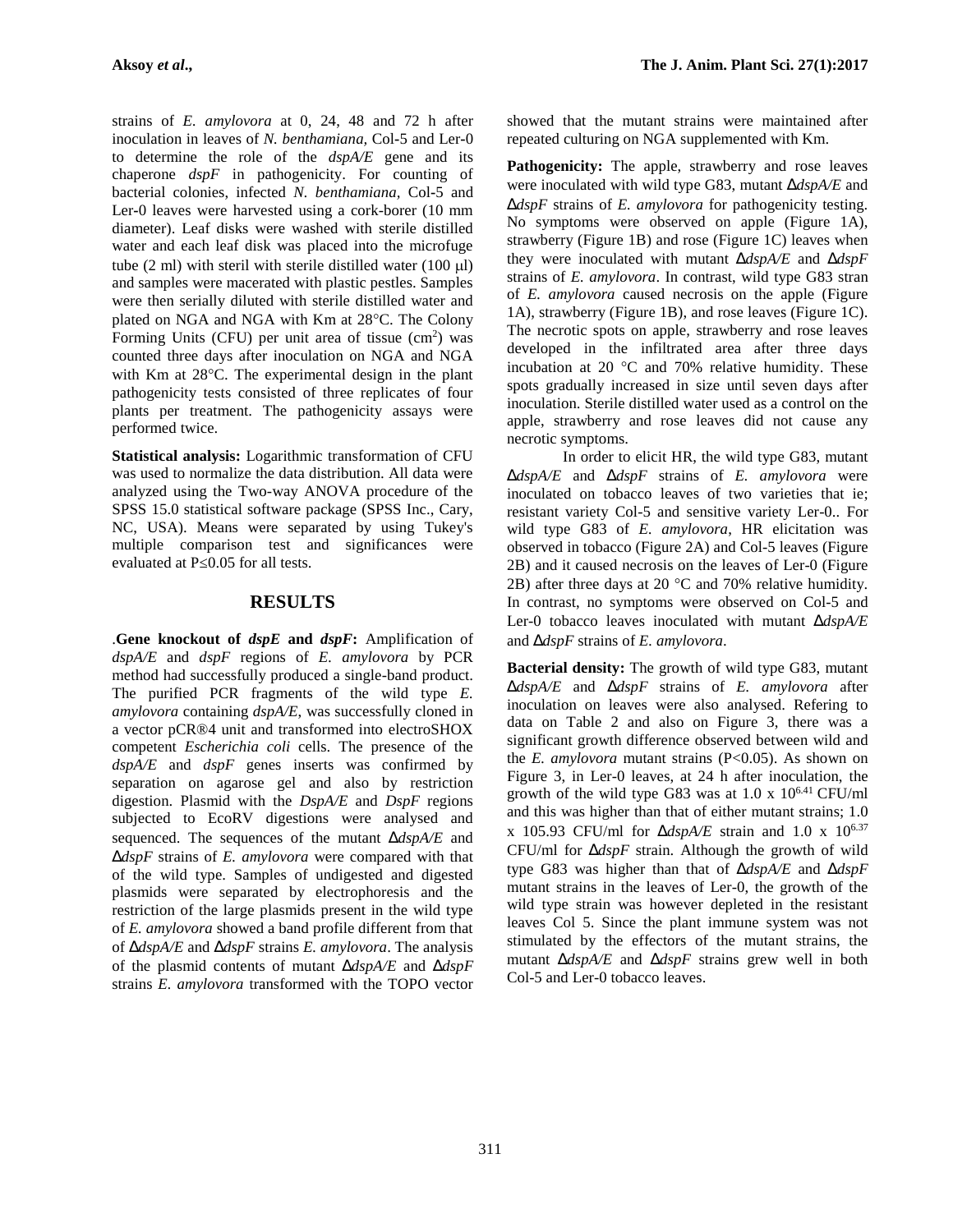

**Figure 1.** *E. amylovora* **growth in apple leaves (A), strawberry leaves (B), rose leaves (C) infected with wild type G83, mutant** *dspA/E and dspF* **strains of** *E. amylovora* **at 20 C with 70% relative humidity conditions: No symptoms were observed on apple (Figure 1A), strawberry (Figure 1B) and rose (Figure 1C) leaves when they were inoculated with the mutant strains of** *dspA/E* **and** *dspF***. In contrast, wild type G83 strain of** *E***.** *amylovora* **caused necrosis on the apple (Figure 1A), strawberry (Figure 1B), and rose leaves (Figure 1C). Sterile distilled water was used as a control.**



**Figure 2. HR symptoms and disease resistance were dependent on tobacco and** *Arabidopsis* **variety; A Bacterial growth in tobacco leaves; B:. Bacterial growth in** *Arabidopsis* **leaves; Col-5 and Ler-0 leaves (B) 3 d after** wild type G83, mutant  $\bigcup \text{dspA/E}$  and  $\bigcup \text{dspF}$  strains of *E. amylovora* inoculations (OD600=0.05) at 20  $\hat{C}$ C **with 70% relative humidity conditions: No symptoms were observed on** *N. benthamiana* **and** *A. thaliana* **when they were inoculated with mutant** *dspA/E and dspF* **strains of** *E. amylovora***. In contrast, wild type G83 of** *E. amylovora* **caused necrosis on** *N. benthamiana* **and** *A. thaliana.* **Sterile distilled water was used as a control.**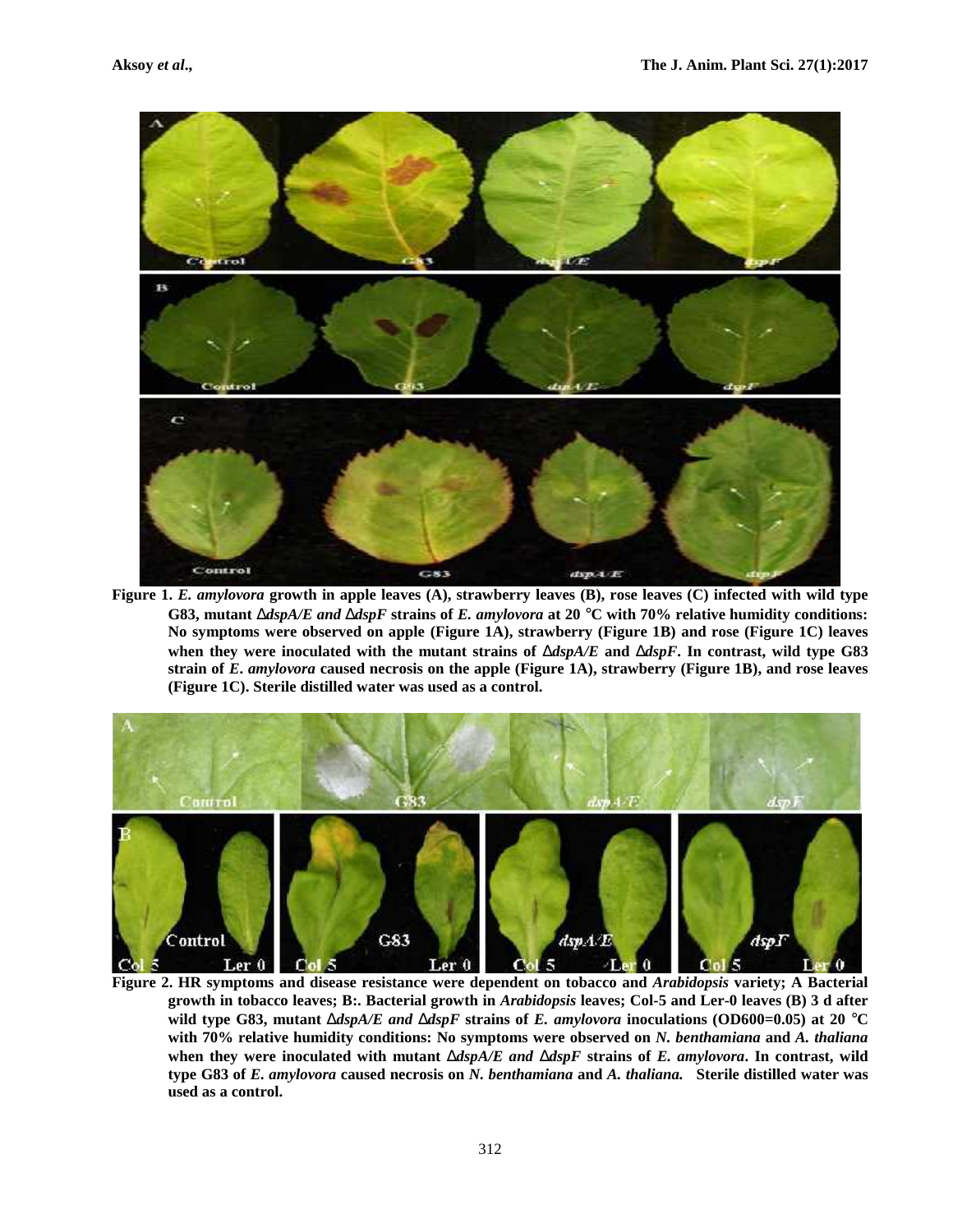

**Figure 3.** *E. amylovora* **growth in leaves of** *A. thaliana* **depends on day-time of the isolates of** *E. amylovora* **inoculation (OD<sup>600</sup> = 0.05). a) The growth of wild type G83 strain of** *E. amylovora* **was higher than that of mutant** *dspA/E and dspF* **strains of** *E. amylovora* **in Ler-0 leaves at 24 h after inoculation. b) In contrast, the growth of wild type G83 strain was lesser than that the mutant** *dspA/E and dspF* **strains of** *E. amylovora* **in the leaves of Col-5 after inoculation (P<0.05). In other words, the resistant variety Col- 5 showed resistance to the growth of wild type G83 strain.**

| Gene   | <b>Primers</b>        | Oligonucleotide sequence $(5^3-3^3)$ | <b>Amplicon size (bp)</b> |  |
|--------|-----------------------|--------------------------------------|---------------------------|--|
| dspA/E | $DspA/E/iF$ (forward) | ATGGAATTAAAATCACTGGGAACTGAA,         | 820                       |  |
|        | $DspA/E/iR$ (reverse) | <b>TTAGCTCTTCATTTCCAGCCCTTCCTT</b>   |                           |  |
| DspF   | $dspF/F$ (forward)    | ATGACATCGTCACAGCAGCGGGTTGAA          |                           |  |
|        | dspF/R(reverse)       | <b>TTATGCCGCGCTACTCTCGTCTAA</b>      | 670                       |  |

**Table 2. Statistical analysis of bacterial growth in leaves of** *A. thaliana* **depends on the day-time of the isolates of**

|                   | <b>Times</b> | $Log10$ Means $\pm$ Std. Deviation(cfu/ml) |                    | N |
|-------------------|--------------|--------------------------------------------|--------------------|---|
| <b>Isolates</b>   | (hours)      | $Ler-0$                                    | $Col-5$            |   |
|                   | 0            | $6.03 \pm 0.08$ ab                         | $5.52 \pm 0.07$ a  |   |
|                   | 24           | $6.37 \pm 0.09$ cd                         | 5.91 $\pm$ 0.12 bc |   |
| $\bigcup$ dsp $F$ | 48           | $6.53 \pm 0.02$ e                          | $6.06 \pm 0.09$ c  |   |
|                   | 72           | $6.64 \pm 0.03$ ef                         | $6.14 \pm 0.05$ c  |   |
|                   | $\theta$     | $5.93 \pm 0.10$ a                          | $5.52 \pm 0.24$ a  |   |
|                   | 24           | $6.27 \pm 0.12$ c                          | $5.73 \pm 0.21$ ab |   |
| $U$ dsp $A$ /E    | 48           | $6.33 \pm 0.02$ cd                         | $6.00 \pm 0.09$ c  |   |
|                   | 72           | $6.53 \pm 0.04$ e                          | $6.10 \pm 0.02$ c  |   |
|                   | 0            | $6.11 \pm 0.06$ b                          | 5.62 $\pm$ 0.24 a  |   |
|                   | 24           | $6.41 \pm 0.08$ d                          | $5.73 \pm 0.15$ ab |   |
| G83               | 48           | $6.63 \pm 0.05$ ef                         | 5.66 $\pm$ 0.10 ab |   |
|                   | 72           | $6.74 \pm 0.03$ g                          | $5.56 \pm 0.07$ a  |   |

# **DISCUSSION**

*E. amylovora* inoculation  $(OD_{600} = 0.05)$ 

**Table 1. Primers used for PCR in this study.**

In the current study, the role of the DspA/E and its chaperone protein DspF of *E. amylovora* was evaluated in bacterial growth and pathogenesis in host

and non-host plants. The induced cell death observed may be attributable to the *dspA/E* gene and its chaperone protein DspF, which are known to induce HR in *N. benthamiana* and *A. thaliana* (Barny *et al.,* 1990; Gaudriault *et al.,* 1998; Kim and Beer, 1998; Wei *et al.,* 1992: Degrave *et al.*, 2013; Buonaurio *et al.*, 2015;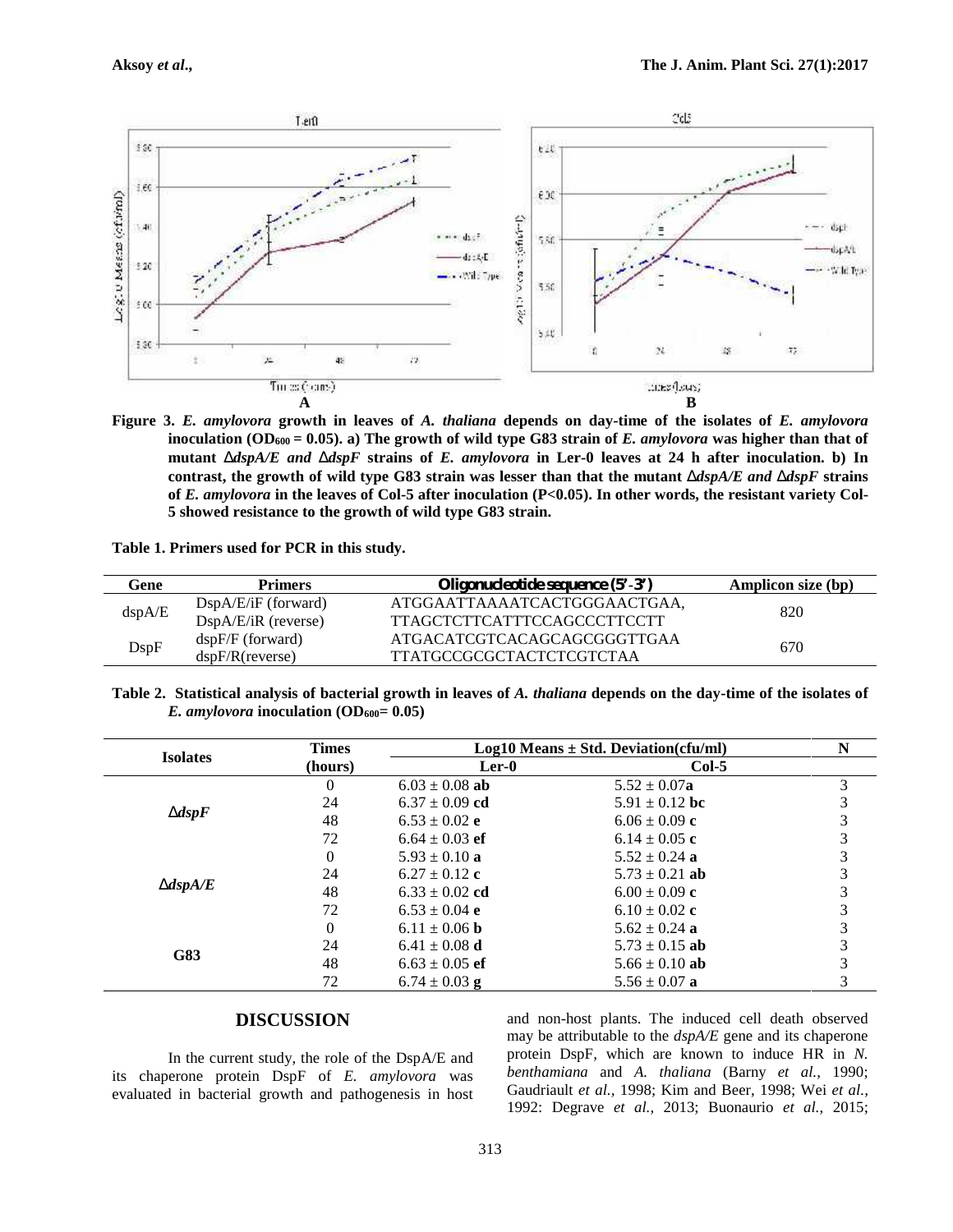McNally *et al.*, 2016). Similarly, this study shows that DspA/E and its chaperone DspF locus of *E. amylovora* are essential for *E. amylovora* pathogenicity in host and non-host plants. In this work, the mechanisms of pathogenicity in host and non-host plants can be understand by using the wild type and mutant strains *dspA/E* and *dspF* of *E. amylovora.* The wild type G83 of *E. amylovora* caused severe disease common symptoms when inoculated into the leaves of apple, strawberry and rose. This strain also was positive for HR induction on the leaves of *N. benthamiana* and *A. thaliana*. In contrast, the mutant strains *DspA/E* and *dspF* were neither HR positive nor virtually virulent in plant pathogenicity tests (Figs. 1 and 2). The results of the current study suggest that the mutant strains may positively regulate R protein-mediated plant resistance in host plants, and that the role of mutant strains in limiting pathogen growth is understood. It is highly suggested that the putative protein or molecules interacting with DspA/E and its chaperone DspF in plants and their biochemical functions should be subjected to future studies in understanding plant-pathogen interaction.

**Acknowledgements:** We would like to thank the Scientific and Technical Research Council of Turkey (TÜBITAK-BIDEB) and Ondokuz Mayis University – AGED for the financial support of the research. We also like to thank Assoc. Dr. Soner Cankaya of Ondokuz Mayis University, Samsun, Turkey for statistical analysis.

### **REFERENCES**

- Alfano, J.R and A. Collmer (1997). The type III (Hrp) secretion pathway of plant pathogenic bacteria: trafficking harpins, Avr proteins, and death. J. Bacteriol. 179: 5655-5662.
- Alfano, J.R. and A. Collmer (2004). Type III secretion system effector proteins: double agents in bacterial disease and plant defense. Ann. Rev. Phytopathol. 42: 385-414.
- Ashmawy, N.A., T.I. Zaghloul and M.A. El-Sabagh (2015). Isolation and Molecular Characterization of the Fire Blight Pathogen, Erwinia amylovora, Isolated from Apple and Pear Orchards in Egypt. Plant Pathol. J. 14(3): 142-147.
- Barny, M.A., M.H. Guinebretière, B. Marcais, E. Coissac, J.P. Paulin and J. Laurent (1990). Cloning of a large gene cluster involved in *Erwinia amylovora* CFBP1430 virulence. Mol. Microbiol. 4: 777-786.
- Barny, M.A. (1995). *Erwinia amylovora* hrpN mutants blocked in harpin synthesis express a reduced virulence on host plant and elicit variable hypersensitive reactions on tobacco. European J. Plant Pathol. 101: 333-340.
- Bogdanove, A.J., S.V. Beer, U. Bonas, C.A, Boucher, A. Collmer, D.L. Coplin, G.R. Cornelis, H.C. Huang, S.W. Hutcheson, N.J. Panopoulos and F. Van Gijsegem (1996). Unified nomenclature for broadly conserved hrp genes of phytopathogenic bacteria. Mol. Microbiol. 20: 681-683.
- Bogdanove, A.J., D.W. Bauer and S.V. Beer (1998a). *Erwinia amylovora* secretes DspE, a pathogenicity factor and functional AvrE homolog, through the Hrp (type III secretion) pathway. J. Bacteriol. 180: 2244-2247.
- Bogdanove, A.J., J.F. Kim, Z. Wei, P. Kolchinsky, A.O. Charkowski and A.K. Conlin (1998b). Homology and functional similarity of an hrplinked pathogenicity locus, dspEF, of *Erwinia amylovora* and the avirulence locus avrE of *Pseudomonas syringae* pathovar *tomato*. Proc. Natl. Acad. Sci. USA 95:1325-1330.
- Bradbury, J.F. (1986). Guide to plant pathogenic bacteria, CAB International, Wallingford UK 332 pp.
- Buonaurio, R., C. Moretti, D.P. da Silva, C. Cortese, C. Ramos and V. Venturi (2015). The olive knot disease as a model to study the role of interspecies bacterial communities in plant disease. Front. Plant Sci. 6: 434.
- Büttner, D. and S.Y. He (2009). Type III Protein Secretion in Plant Pathogenic Bacteria. Plant Physiol. 150: 1656-1664.
- Collmer, A., Lindeberg, M., T. Petnicki-Ocwieja, D.J. Schneider and J.R. Alfano (2002). Genomic mining type III secretions system effectors in *Pseudomonas syringae* yields new picks for all TTSS prospectors. Trend. Microbiol. 10: 462- 469.
- Cornelis, G.R. and F. van Gijsegem (2000). Assembly and function of type III secretory systems. Annu. Rev. Phytopathol. 54: 735-774.
- Dangl, J.L., Jones and J.D.G. 2001. Plant pathogens and integrated defence responses to infection. Nature 411: 826–833.
- Degrave, A., M. Moreau, A. Launay, M.A. Barny, M.N. Brisset, O. Patrit, L. Taconnat, R. Vedel and M. Fagard (2013). The bacterial effector DspA/E is toxic in *Arabidopsis thaliana* and is required for multiplication and survival of fire blight pathogen. Mol. Plant Pathol. 14: 506–517.
- Gaudriault, S., L. Malandrin, J.P. Paulin and M.A. Barny (1997). DspA, an essential pathogenicity factor of *Erwinia amylovora* showing homology with AvrE of *Pseudomonas syringae*, is secreted via the Hrp secretion pathway in a DspB-dependent way. Mol. Microbiol. 26: 1057-1069.
- Gaudriault, S., M.N. Brisset and M.A. Barny (1998). HrpW of *Erwinia amylovora*, a new Hrp secreted protein. FEBS Lett. 428: 224-228.